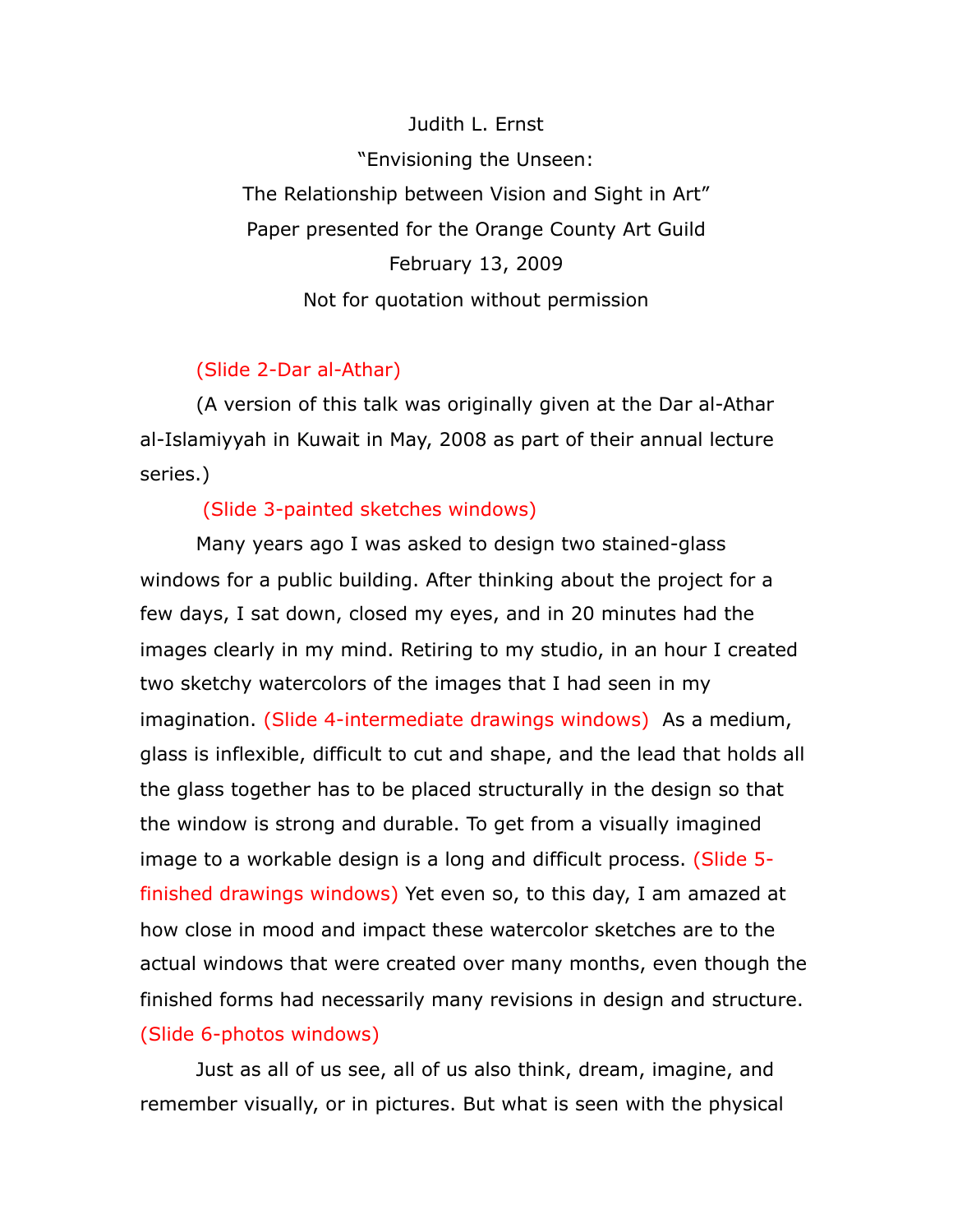eye, or sight, is different than what is seen in the "mind's eye", or vision. Visual artists are those whose job it is to navigate between the realms of sight and vision; this work is done in different ways, from different directions.

In this talk, I will explain how as an artist I start with the visual imagination to create something that exists in the material world and is seen by the eye. Later, I will discuss how this is differently approached by artists both historically and today, and then make some concluding remarks. (Slide 7-Ajanta)

As the great 20<sup>th</sup> Century philosopher and art historian Ananda Coomaraswamy says in his article, "The Intellectual Operation in Indian Art", "The *Sukranitisara* defines the initial procedure of the Indian imager: he is to be expert in contemplative vision, for which the canonical prescriptions provide the basis, and only in this way, and not by direct observation, are the required results to be attained. The whole procedure may be summed up in the words "when the visualization has been realized, set to work", or "when the model has been conceived, set down on the wall what was visualized".<sup>1</sup> Interestingly, Coomaraswamy refers to these two stages in the process as being the same as the *actus primus* and *actus secundus*, the "free" and "servile" parts of the artist's operation, in terms of Scholastic theory[.2](#page-14-1) (Slide 8-GGK Cover)

As in the stained glass example, I generally follow this procedure of the "Indian imager" described by Coomaraswamy. Starting with a firm "mind's eye" image, the work is then slowly bringing that image into the world, realizing it in material form. When illustrating my two illuminated books, *The Golden Goose King* and *Song of Songs,* the beginning point was the text. (Slide 9-S of S Cover) I always start the process of creating images by meditatively accessing that mental place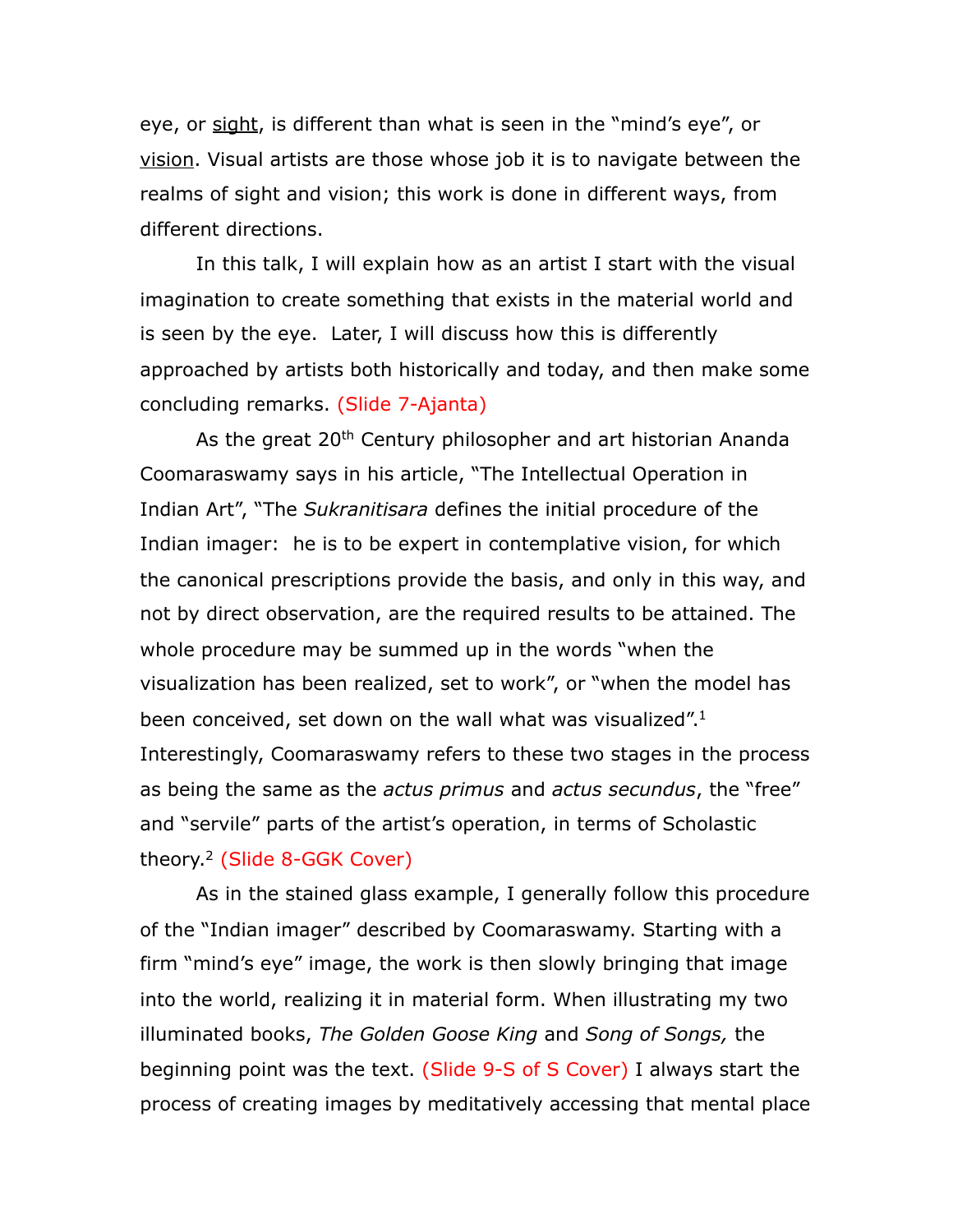where images emerge effortlessly, that "free" part of the operation as Coomaraswamy calls it. Sometimes this state is most easily achieved between awakening and sleep. One is not asleep and thought processes can still be directed by the conscious mind. But the mind is relaxed and able to drift easily into recesses that are not necessarily determined by conscious thought. This allows me to think deeply about the text but also to link that thought to imaginary images of what might visually embody the text. (Slide 10-Moustafa) I recently asked the artist, Ahmed Moustafa, how this process worked for him, from where his images came and how they developed. In answering he used a wonderful metaphor. He said, "The images always start in my mind but it's like seeing an image through frosted glass. You can see it, but it's not clear, it's a bit elusive. Making the image exist in the physical world as art is like polishing the glass." (Slide 11-Thumbnails GGK)

Once I have that image as "seen through frosted glass", I make a quick pencil sketch. These sketches are rudimentary and are just visual notes to remind me later of what I saw in my "mind's eye". I try not to waste time on these sketches because they are for my eyes only. Interestingly, sometimes when I finish the painting and look back at its initial sketch, the sketch is strongly and vitally connected to the painting, more so than later, more detailed drawings.

Once I have firmly in my mind's eye where I will be going, with my sketch as a reminder, the process of creating the piece is the work of bringing the image into the physical world, or as Coomaraswamy describes it, the "servile" part of the artist's operation. It is a "servile" process because it serves the purpose of bringing into worldly existence what is seen in the mind's eye. (Slide 12-drawings frame GGK) In my gouache paintings, all of the components in the image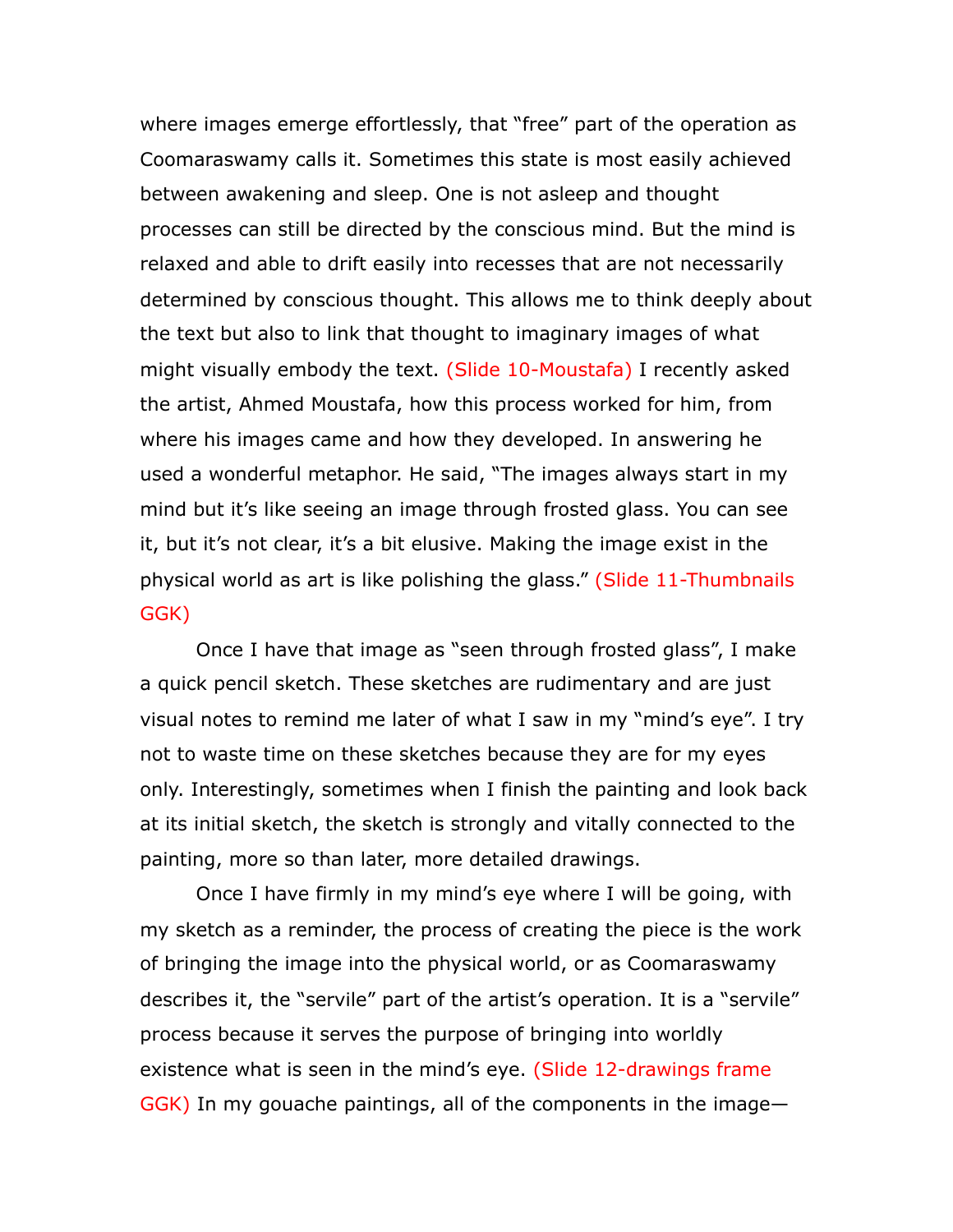the figures and the details of their environment—must be developed and then carefully put together. I often use visual information—photos and other sources that help me to develop the detail that I need in my sketches and I work with various configurations until I get the twodimensional composition that I want. Using gouache, the composition won't change, but the details—facial expression, specifics of the environment and clothing—those can and must change when painting. Otherwise, the piece will be dull and lifeless. (Slide 13-Frame painting GGK)

After I transfer the finished drawing to watercolor paper, the painting begins; though the composition will not change, this is far from a rote exercise. Color becomes a huge presence, and various painting techniques take over with spontaneity and surprise. (Slide 14 sketches court scene) I paint and paint, and finally, when enough paint has been applied, there comes a tipping point when the piece starts to come alive. That is when I begin to see the realization of what I saw in my imagination perhaps months before. (Slide 15-painting court scene)

Another metaphor that Ahmed Moustafa used in our conversation was about process. He said, "It's like looking for buried treasure. You know it's there; you dig a little; maybe you cover some of it back up and dig from the other side, being very careful not to damage it. But then finally it's uncovered, and at that point you see it in the same way as everyone else does, not as the artist, but as any viewer might. In a sense it's no longer yours." (Slides 16, 17, 18, 19,

### 20, 21-sketches/paintings S of S)

In recent years my medium has changed to ceramics. (Slide 22 pots) Some of the imagery in my ceramic work comes from my paintings. (Slide 23-The Phoenix, Gold Before Blooming) Other pieces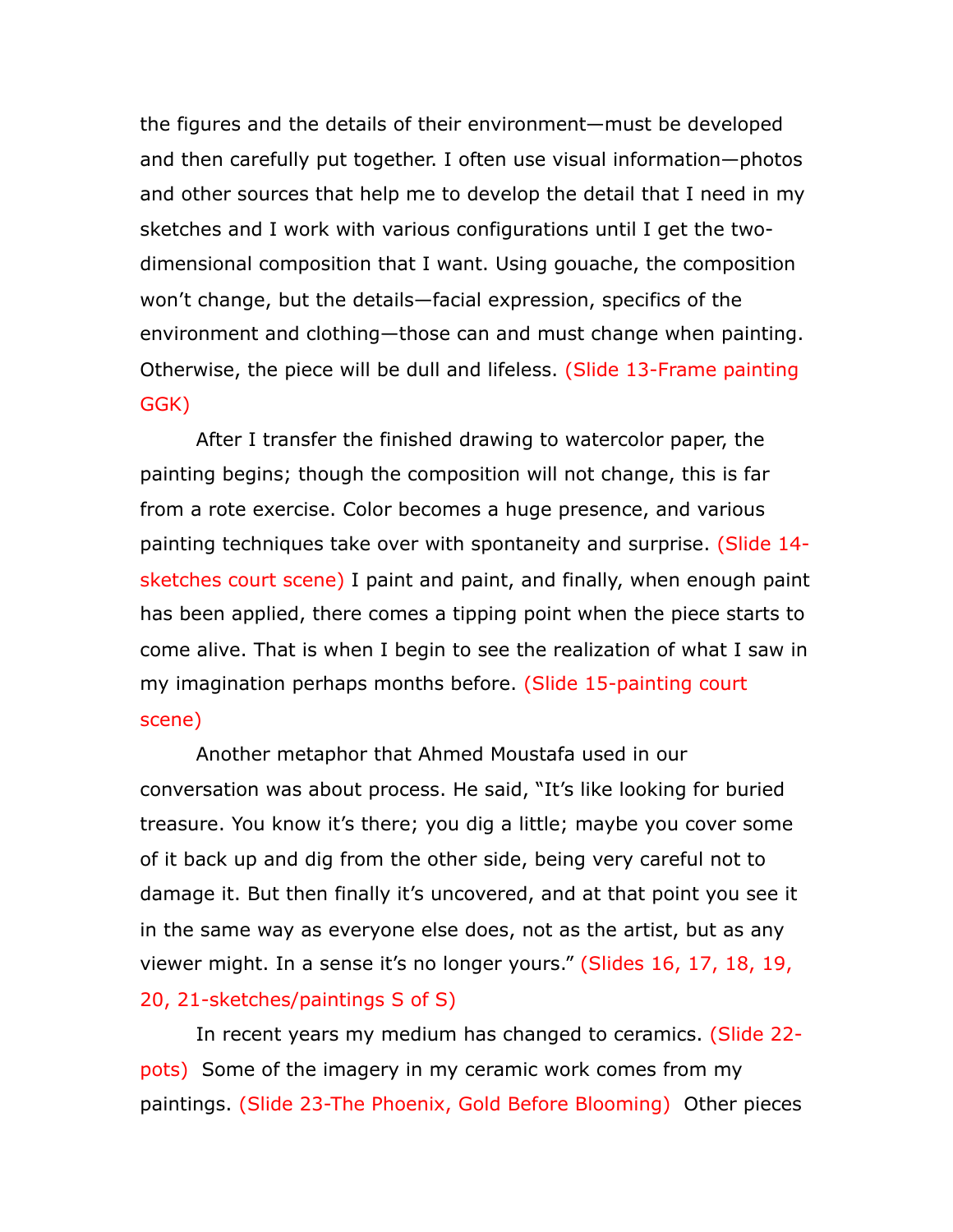are influenced by places I have visited. Still others are conceptual. (Slide 24-Master's House) In my "Metaphysical Pots" I picture water coming out from the inside at the opening on the top, running down into water, the ocean, at the bottom, focusing on the dual themes of the Water of Life, or the source of creation, running out and into the Infinite Ocean, or the goal of mystical transcendence. (Slide 25-In the Reed Bed #2)

Though working with clay is a huge departure from painting with gouache, my method is similar. I often wake at 4:00 A.M. and think about pots. I see them clearly in my mind—the shape, the details, the colors. I almost never sketch their shapes because I have the pot more firmly in my mind if I do not draw it. Somehow in physically shaping them on the potter's wheel, I can connect more freely with the image in my mind's eye than with a drawing. Interestingly, when I do several similar pots I find that often the first in the series is the best, simply because it is most directly linked to my imagined model. Once I have a pot completed, I can see it with my eyes and am therefore compelled, in spite of myself, to lessen the internal connection to the image in my mind. Subsequent versions become bound by the concrete examples of their already-completed siblings.

I have described my method of seeing the image in my mind's eye and then bringing it into the material world through the process of art. If I prefer to rely on what I see in my imagination rather than on a physical model, that is certainly not true of many other artists. In fact, for most of western art history since the Renaissance, the focus was increasingly on what was seen by the physical eye. (Slide 26-Pamuk cover; Bihzad)

The Nobel Prize winning author, Orhan Pamuk, in his novel *My Name is Red*, describes the tension in the Ottoman ateliers after the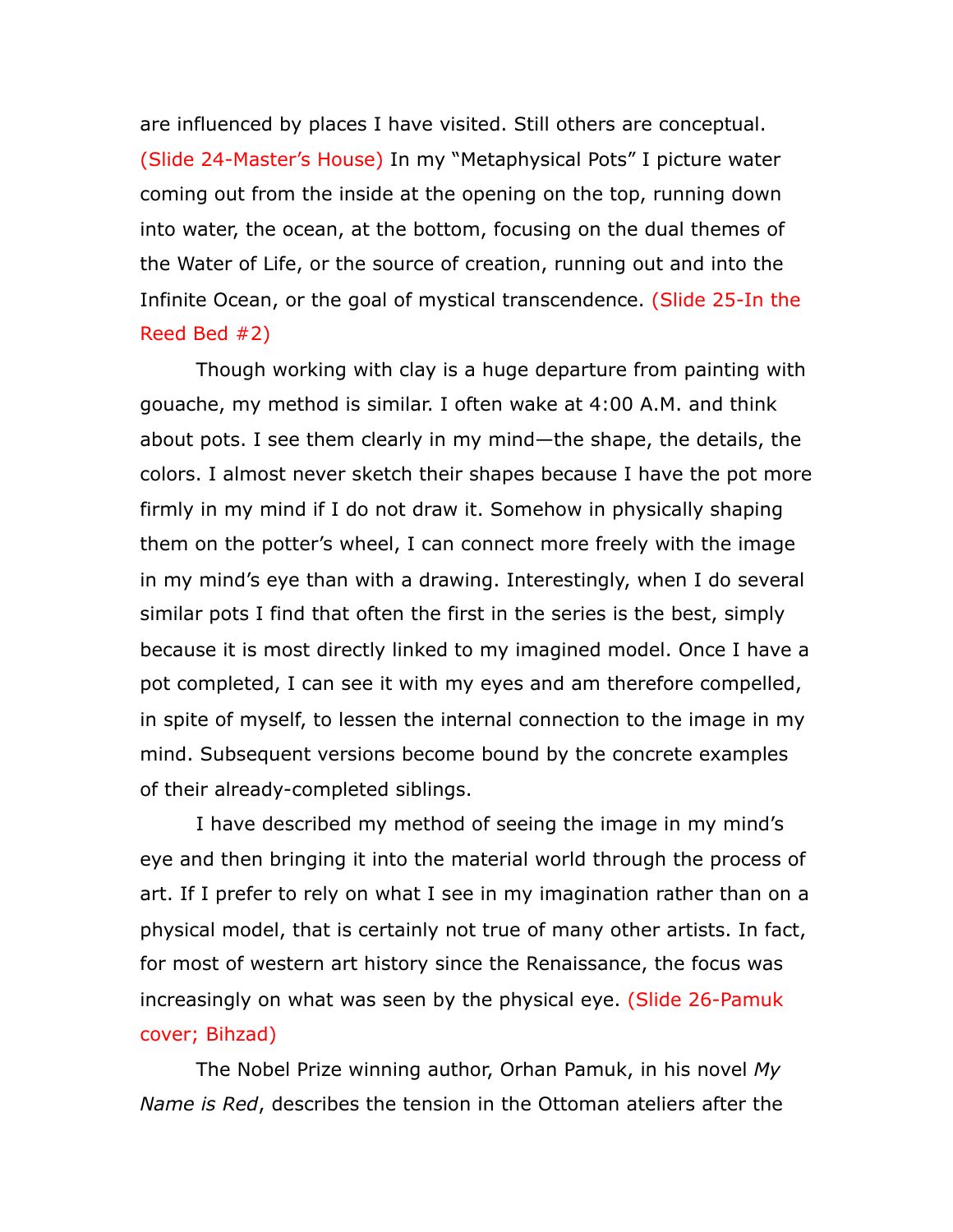introduction of European painting. The traditional book illuminators in Pamuk's story defend the idea that art originates in the "mind's eye" and is then brought into material form as an ideal. Their rivals, the modernists in his story, want to follow a European model and paint what is seen by the physical eye. In his colorful novel, this ongoing argument plays out across the backdrops of love, murder, intrigue, power, politics and art. (Slide 27-Bellini Sultan Mehmet II)

In a chapter of Pamuk's titled "I am a Tree", a tree pictured in a painting speaks and says, "A great European master miniaturist and another great master artist are walking through a Frank meadow discussing virtuosity and art. As they stroll, a forest comes into view before them. The more expert of the two says to the other: "Painting in the new style demands such talent that if you depicted one of the trees in this forest, a man who looked upon that painting could come here, and if he so desired, correctly select that tree from among the others."

[The tree remarks] I thank Allah that I, the humble tree before you, have not been drawn with such intent . . .I don't want to be a tree, I want to be its meaning."<sup>[3](#page-14-2)</sup> (Slide 28-Bellini people; barber scene)

Later, Pamuk acerbically writes, ". . . the master Seyyit Mirek. . . used the example of the illustrator who wanted to draw a horse. He reasoned that even the most untalented painter—one whose head is empty like those of today's Venetian painters—who draws the picture of a horse while looking at a horse will still make the image from memory; because, you see, it is impossible, at one and the same time, to look at the horse and at the page upon which the horse's image appears. First, the illustrator looks at the horse, then he quickly transfers whatever rests in his mind to the page. In the interim, even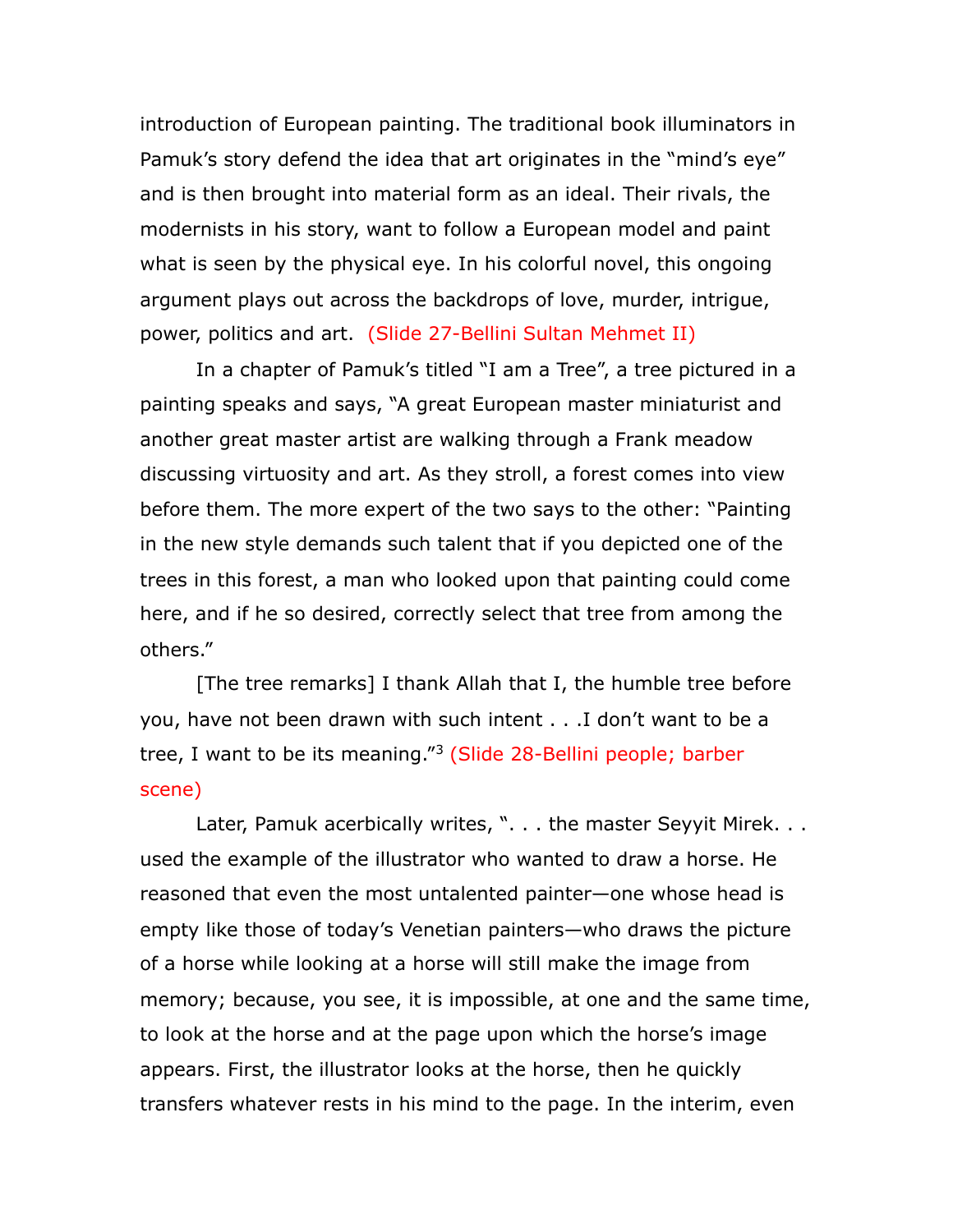if only a wink in time, what the artist represents on the page is not the horse he sees, but the memory of the horse he has just seen. Proof that for even the most miserable illustrator, a picture is possible only through memory."[4](#page-14-3) (Slide 29-Bellini scribe & Doge; miniature painters)

In spite of the distain expressed by the traditional miniature painters in Pamuk's book for this "Venetian" style of painting, we know historically that painting came to be dominated by realism, by capturing what the eye sees. Why did this shift occur? Artist David Hockney has offered one intriguing, controversial explanation. If we are to believe books such as his *Secret Knowledge: Rediscovering the Lost Techniques of the Old Masters*, Seyyit Mirek's reasoning that a picture is possible only through memory leaves out the possibility of optical devices to aid the artist in drawing. (Slide 30-Giotto, Pisanello, and Moroni women) Hockney and others argue that as early as the 15<sup>th</sup> century, painters used optical aids to project images onto canvas or paper in order to quickly get proportion, details and perspective captured as the eye sees them. (Slide 31-Giotto, Cranach & Moroni men) He asserts that the camera obscura was the earliest device used, first with a convex mirror and then with a more sophisticated lens, and was later replaced by the camera lucida.

 In terms of the dynamic between vision and sight, the artist using a camera obscura could and in many cases would still start from a strong conceptual image in the mind's eye and then use these tools to fill it out in physical form, a sort of montage-like use of individual drawings done with the aid of optical devices. (Slide 32-Ghent alterpiece & Hockney) Hockney discusses this possibility, focusing especially on Van Eyck's *Ghent Altarpiece* (1432) as an example of montaged optically-generated images that are pieced together with an overarching conceptual plan as a basis for its composition. He visually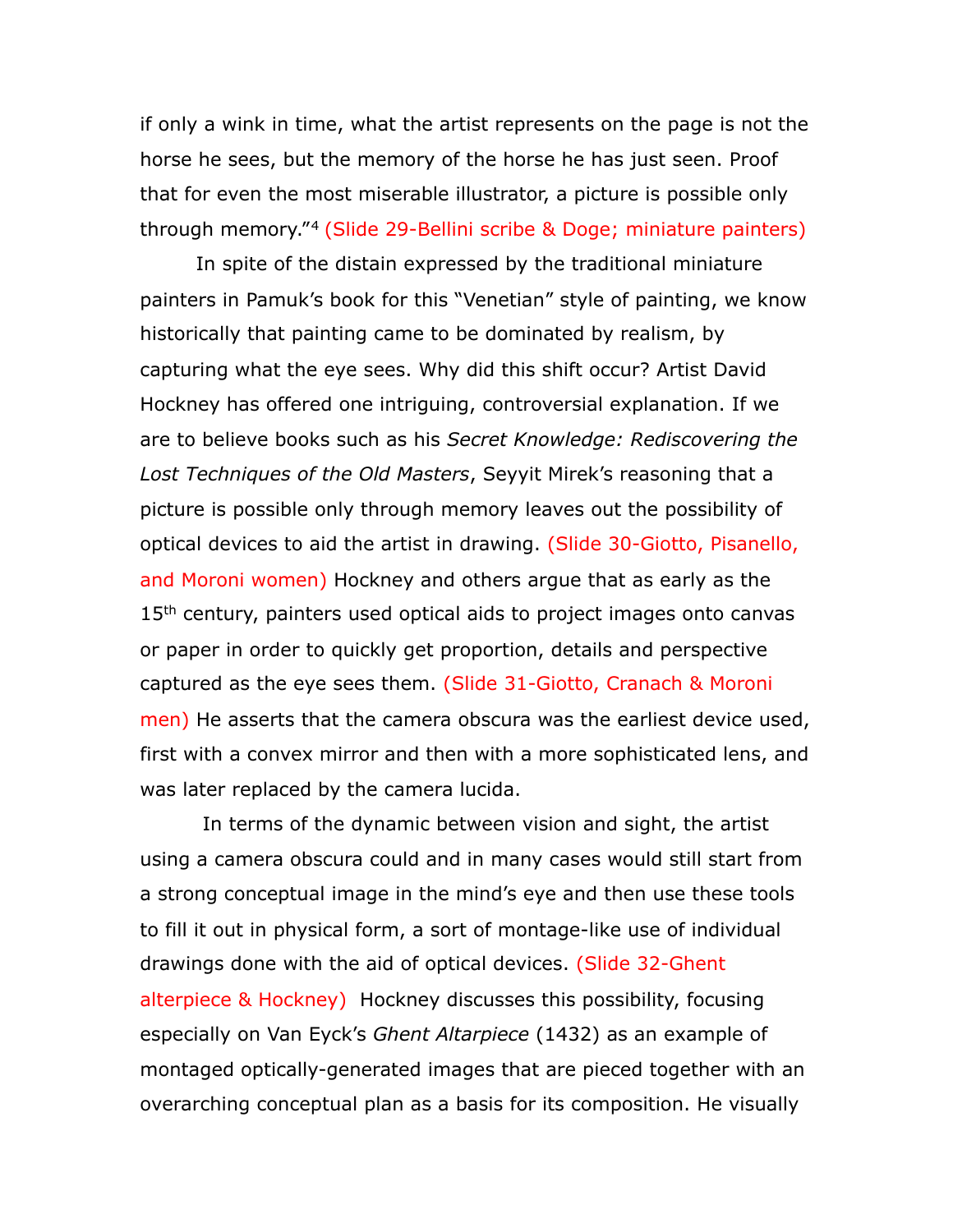compares it to his own photo collage from the 80's, *Pearblossom Highway* in which he tried to create simultaneously both depth and closeness to everything in the picture[.5](#page-14-4)

Hockney does not claim that optical aids were used everywhere, all the time. But he says "the devices established a standard, they dictated a look."[6](#page-14-5) This "look" was focused on how subjects appeared to the physical eye, in all of the minute detail of clothing, decoration, and difficult perspective that we see in some of the masterpieces from this era. The use of optical devices, focusing as it did the concentration of the artist on what the eye sees, would have helped to move artists more and more out of the "mind's eye" toward optical realism in their painting.<sup>7</sup> (Slide 33-Still Life) Hockney goes on to assert that because of the inherent limits of the devices to easily capture multiple subjects, especially human subjects that had the unfortunate tendency to not sit still, "from the late fifteenth century. . .and increasingly through the sixteenth century, the still life gradually became established as a genre in its own right. Inanimate objects do not move (though they may decay), and can be carefully scrutinized for a long time. They are perfect subjects for optical projection, and for artists who used projections."[8](#page-14-7)

Hockney received a lot of criticism, especially from the art historical community. In Lawrence Weschler's follow-up piece to his 2000 article from the *New Yorker*, he quotes Hockney as saying about his critics, "They just don't get it," he said. "They go on and on as if the artists of that time would have been too unsophisticated or too ashamed to have been using optical devices, whereas on the contrary, these weren't stupid people, they were keen to make pictures! They weren't art historians, for god's sake." He went on to note how [Martin] Kemp had commented to him how for the painters of that era,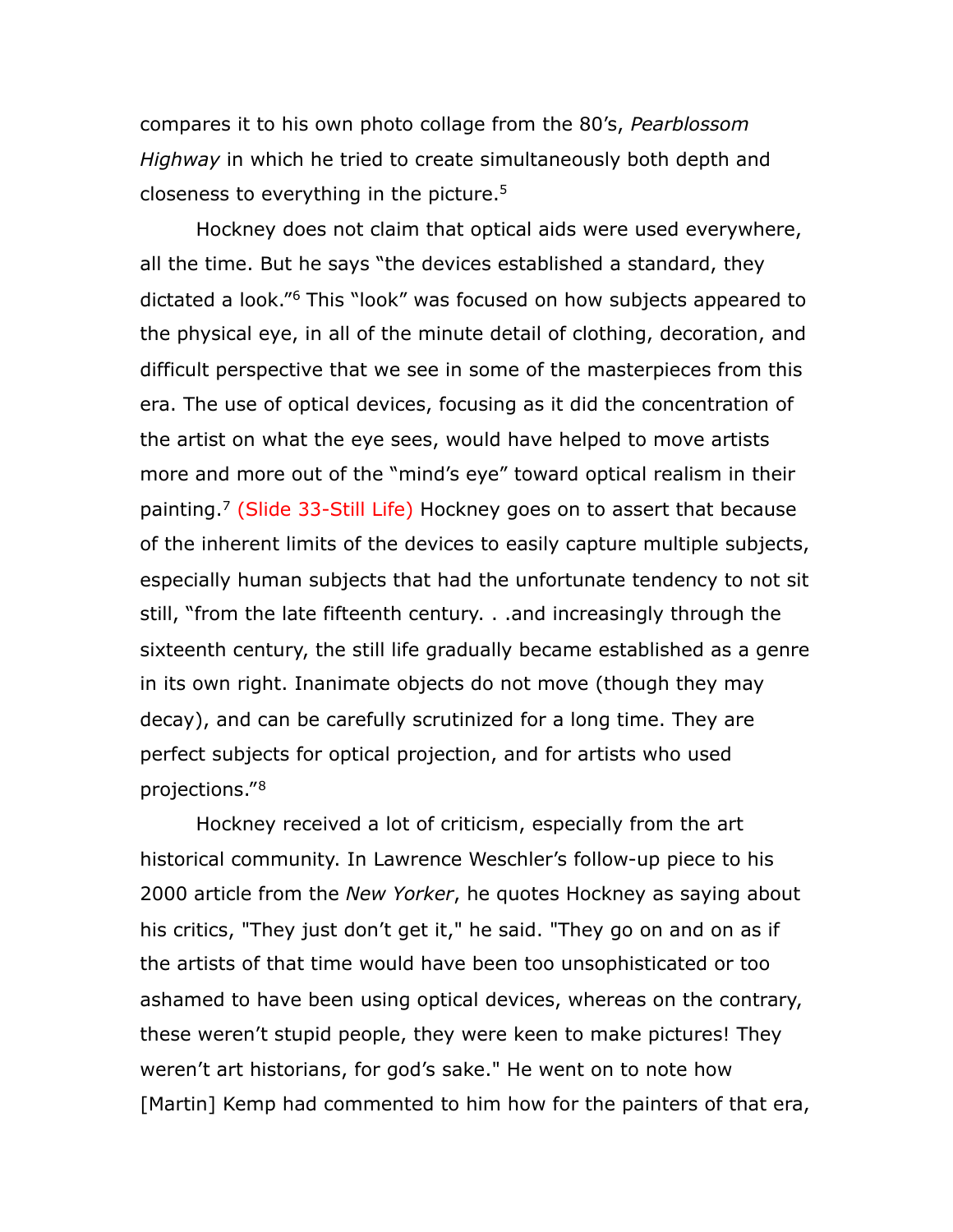who after all hadn't yet divided off from scientists–we are speaking of a time before that artificial division–far from being a matter of shame, proficiency with optical devices would have been a matter of pride among them: they'd have been ravenous to deploy any new aid."<sup>[9](#page-14-8)</sup>

#### (Slide 34-Seurat)

Back to our vision/sight paradigm, whatever role the use of optical devices had in bringing about this change, it is certainly clear that for several hundred years artists were obsessed with subjecting the physical world to exacting visual scrutiny and then recreating it on canvas. In the late 19<sup>th</sup> century the impressionist painters emerge, perhaps, as Hockney points out, as a response to the development of the camera in 1839, allowing detailed reality conveyed so dramatically by artists up to that period to be fixed by chemicals on paper. (Slide 35-Seurat Grand Jatte) After that we have painters like Renoir, Seurat, and Monet experimenting with capturing light, the most subtle aspect of what the eye sees. (Slide 36-Renior) Indeed, Monet's more atmospheric paintings, (Slide 37-Monet) like the haystack series, seem to be paintings of reflective light itself rather than paintings of the objects reflecting the light. But still he is painting with great attention to what he sees with his eyes, though striving for ever more subtlety in his sight.

As the pursuit to create "optical reality" on canvas starts to show signs of disarray, several influences combine to begin to change artists' approach to their subjects, to change the dynamic between vision and sight. In the late nineteenth century artists like Paul Gauguin start to look for inspiration at a range of sources outside of the European mainstream of academic art, a move unsatisfactorily referred to as Primitivism[.10](#page-14-9)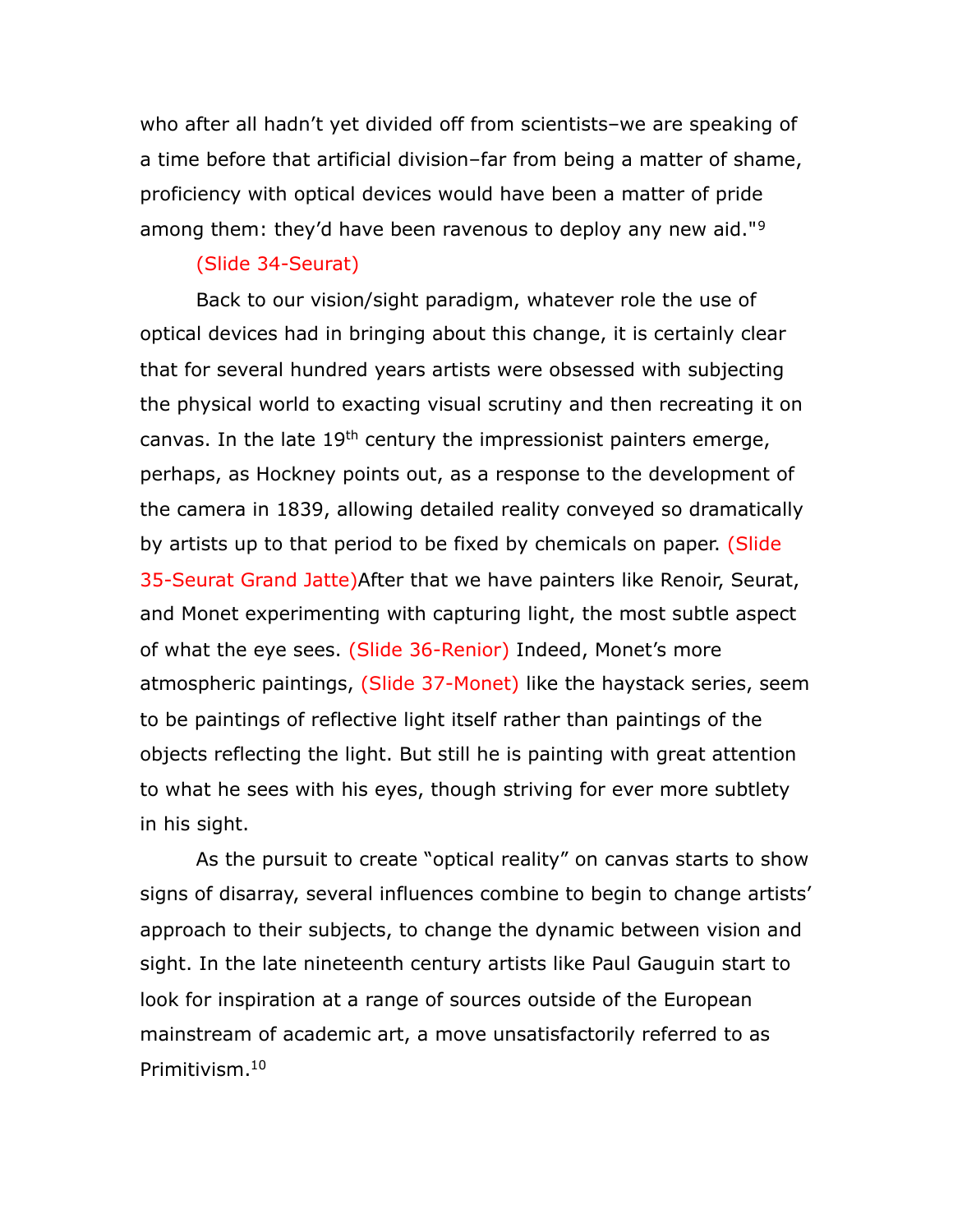The concept of the fourth dimension, which was an outgrowth of 19<sup>th</sup> century advances in geometry, was widely discussed by artists in both philosophical and mystical terms as perhaps being a truer reality than that which is seen by the eye. Initially understood spatially, after Einstein's Theory of Relativity became widely known after about 1919, it also was understood as time. $11$  (Slide 38-Cezanne & Picasso) When Cubism finally emerges with paintings by Picasso and Braque in 1907 and 1908 respectively, it is as if optical reality is being deconstructed by the use of multiple, shifting viewpoints. (Slide 39-Cubists Braque, Gris, Duchamp)The later (1912) iconic cubist painting by Marcel Duchamp, "Nude Descending a Staircase", adds the element of time (not because of Einstein's theories, but because of stop-time photography). Ironically, in spite of interest by Picasso and many others in so-called "Primitive Art"[12,](#page-14-11) understood to "represent the figure emblematically rather than naturalistically," the critic Maurice Raynal, a supporter of Cubism, could argue that "the mind now directed the optical exploration of the world **as never before**. Art was no longer merely a record of the sensations bombarding the retina; it was the result of intelligent, mobile investigation."<sup>[13](#page-14-12)</sup> Later Cubist artists, those showing after 1911, incorporated subjects with literary and philosophical content, focusing especially on the work of Henri Bergson, including the notion of simultaneity, which artists showed by painting differing events from different times simultaneously in the same time frame.<sup>14</sup> This same kind of collapsing of time into one montage is also seen in Persian painting and Indian miniature painting at least from the time of Akbar if not earlier.

So what is happening to our notion of sight/vision in this tumultuous time of scientific, philosophical, and artistic ferment? My purpose is not to reduce this complicated picture of individual styles,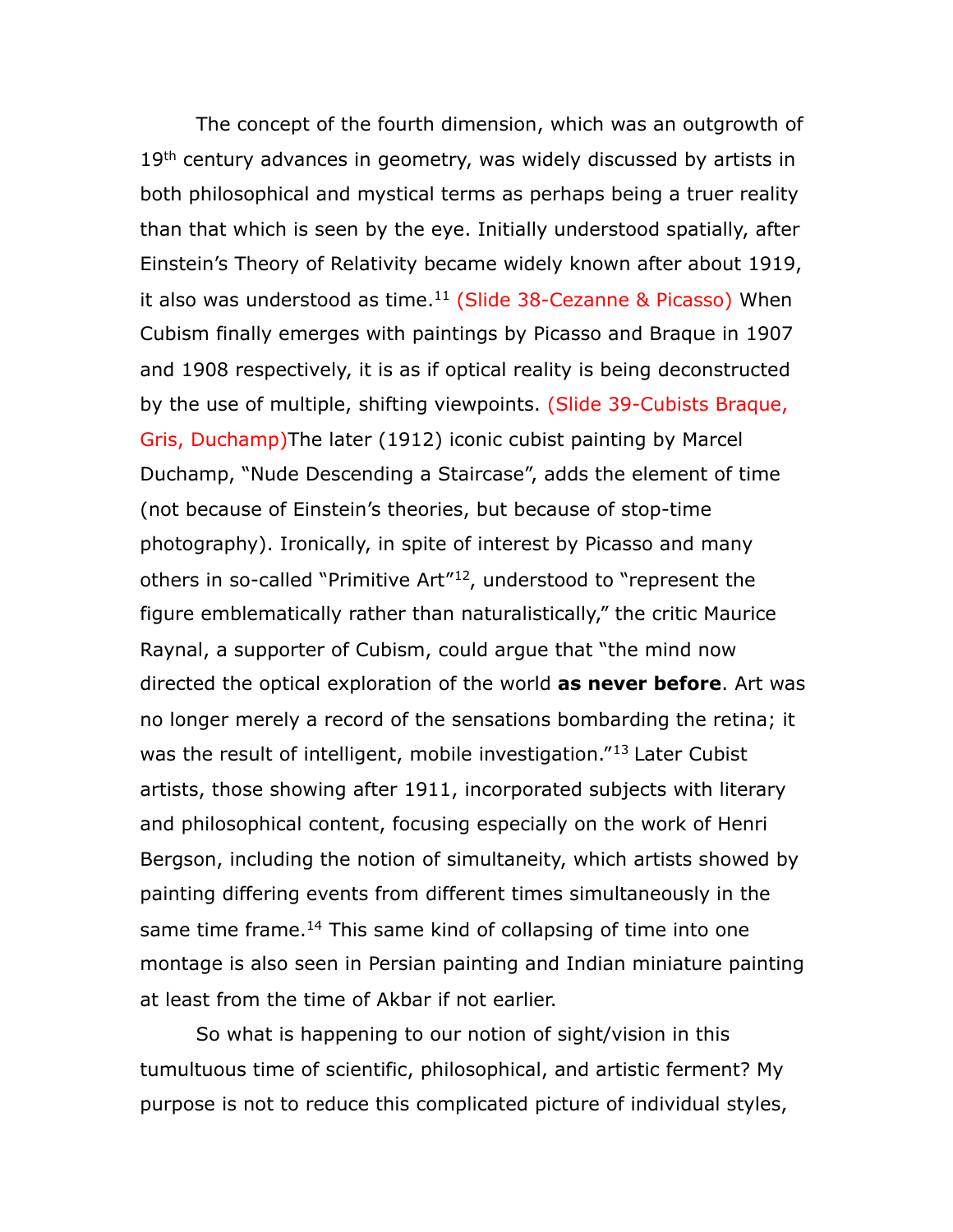interests, and artistic eccentricities to a simple formula, but to point out a few trends beginning during this time. One is the deconstruction of what is seen by the eye so that the subjects become abstracted. Another is a focus back into the mind, Reynal's notion of "intelligent, mobile investigation." Still another interesting notion emerges at this time from popular mystical ideas of the fourth dimension, theosophy, hermeticism, the occult and alchemy, cabbala, and Greek myth. It is the sense that color, form and line can carry with them an innate inner meaning beyond that which is imparted by artistic intention.<sup>15</sup> Artists were also keenly interested in asserting the notion of the selfsufficiency of their pictures and sculptures as objects in their own right, which assumes a power or meaning again not necessarily dependent on artistic intention[.16](#page-15-1)

As the twentieth century progresses, other influences come into play as well. Freud's free association and ideas about the subconscious mind, ideas about automatism $17$ , championed especially by the Surrealists (this is the idea that the subconscious can automatically speak through the actions of the body, not filtered through the conscious mind), and later developments by Jung on the collective unconscious, these all create an environment in which focus on the conscious mind as the source of creation is questioned. On both ends of our sight/vision paradigm, the ground has now shifted. By the time Paul Klee in 1918 pens the famous sentence "Art does not reproduce the visible but makes visible"[18,](#page-15-3) a legitimate question must be, "Makes **what** visible?"<sup>[19](#page-16-0)</sup> In a later lecture, Klee argues that "the process of creation holds far greater importance than the forms which are the outcome of the artist's work.<sup>20</sup>

With the term "Concrete Art", invented in 1930 by Theo van Doesburg, all connection by the artist with what is seen in the visible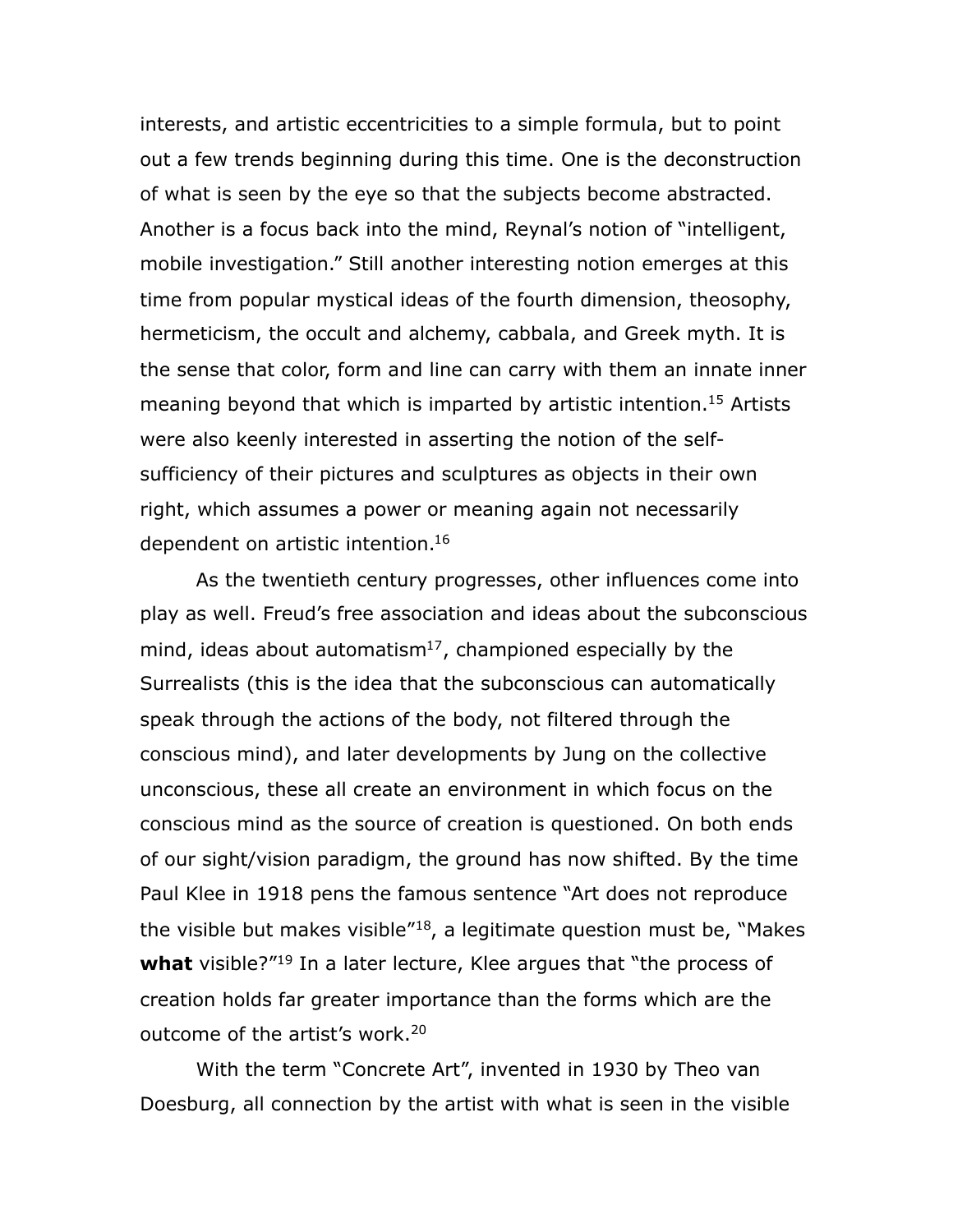world is gone.<sup>21</sup> (Slide 40-Pollock  $\&$  de Kooning) By the time we get to the New York action painters Jackson Pollock and Willem de Kooning, the medium (i.e. paint and canvas) seems to have supplanted that which is seen by the eye, and that which is seen by the mind's eye has been replaced by a faith in access to a subconscious transmitted unerringly by the body and its automatistic possibilities.

So where does that leave us? Considering the artistic scene in the United States alone, much has happened since the hay day of the action painters. With our present globalized environment where anything and everything is possible on all artistic fronts, it is impossible to characterize or summarize artistic movements with any coherency. Certainly that is not my purpose here. But I do want to describe ideas and attitudes that characterize many artists today, people who have imbibed perhaps uncritically the "climate of opinion" swirling about these notions of Art and the Artist. It is common for artists now to start without any mental image, or any idea of where they might be going with their medium. It is as if the medium becomes the vehicle through which the artist, by means of random association, dreams, and the subconscious, experimentally plots a course into an interior mindscape which is often thought to be transformative, or at least self-elucidating. Though their efforts would not necessarily be characterized in this way, it is like alchemy, the transmutation of base elements to something of a higher nature, and the process is seen as somewhat magical and significant, both for the artist and for the viewer.

To conclude, we have come full circle. I have described the process of holding a vision in the mind's eye while pulling it out to be seen in the material world via the process of making art. We have considered the encounter described by Orhan Pamuk between those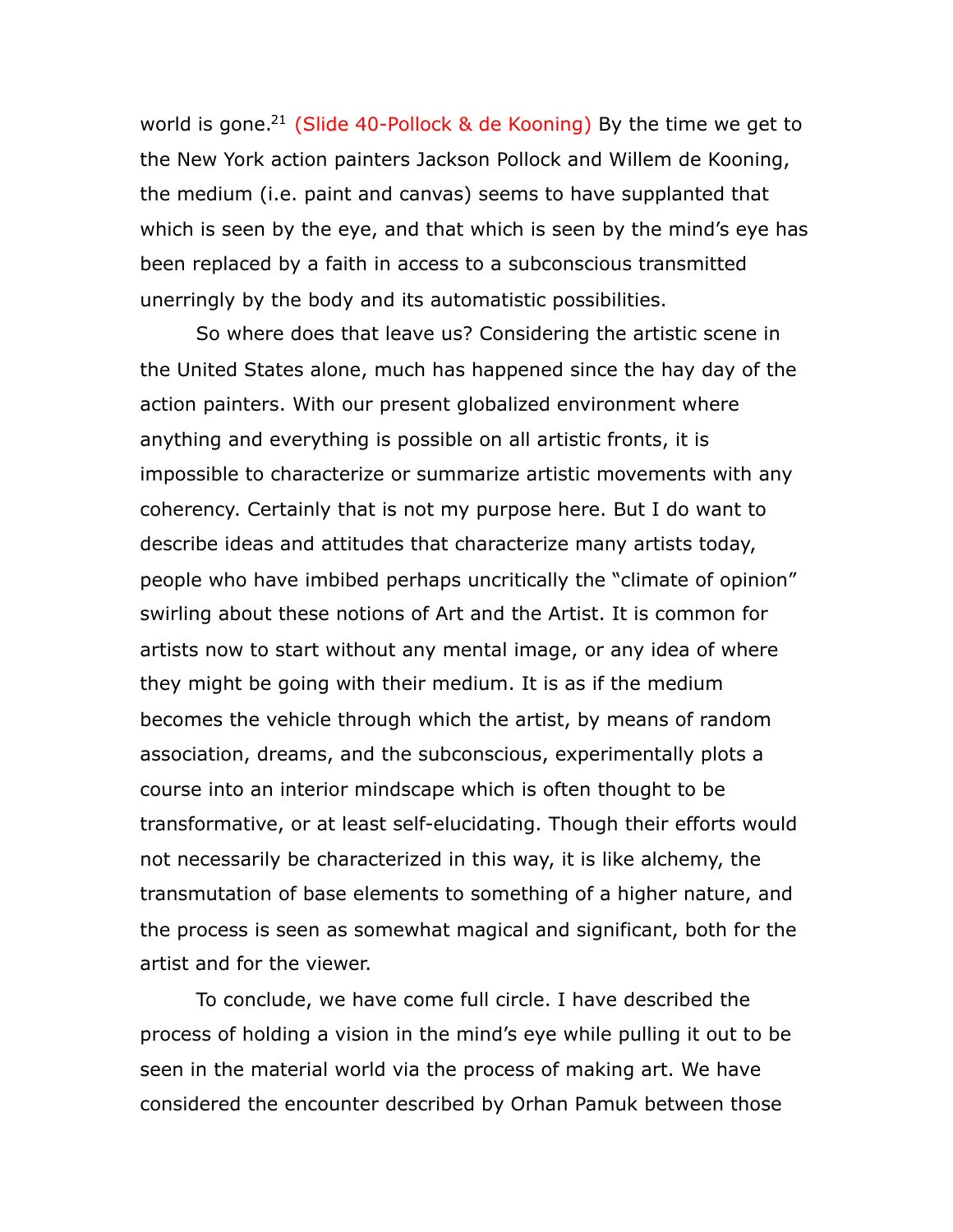who wanted to paint visions from the mind's eye and artists who wished to paint that which the eye sees. We have gone with David Hockney on his ruminations about the intense focus on "optical sight" by painters after the Renaissance. We have considered how this starts to change with the Impressionist painters, and then is thoroughly turned on its head in the first half of the twentieth century. And finally, I have described a process by which the medium becomes a vehicle for once again going back inside the mind, albeit somewhat randomly and without direction, so that the process between Coomarswamy's "free" and "servile" is reversed: the "servile" becomes the vehicle to discover the elusive "free".

Why is it important for us to think about the relationship between vision and sight, between what is seen by the "mind's eye" and what is seen of the visible world by the physical eye? If art is indeed a form through which our humanness is expressed, then these issues have other implications. What part does our modern materialistic culture and the loss of an acknowledged route to an inner life play in changing the ways in which vision and sight interact in the artistic process? We are now in a period when everyone at least theoretically has access to art made anywhere, at any time in history. What does it mean that artists can see so much and choose what they wish from this potpourri of images, often without reference to content or context? What roles have a perhaps superficial understanding of influences like Zen Buddhism<sup>22</sup>, or New Age approaches to spirituality had in setting agendas for artists? How does the trinity of artist, critic, and dealer determine what is created, what styles and mediums are favored, and how work is defined in the hierarchy of the art market?  $23$ Do new technologies change the dynamic between sight and vision?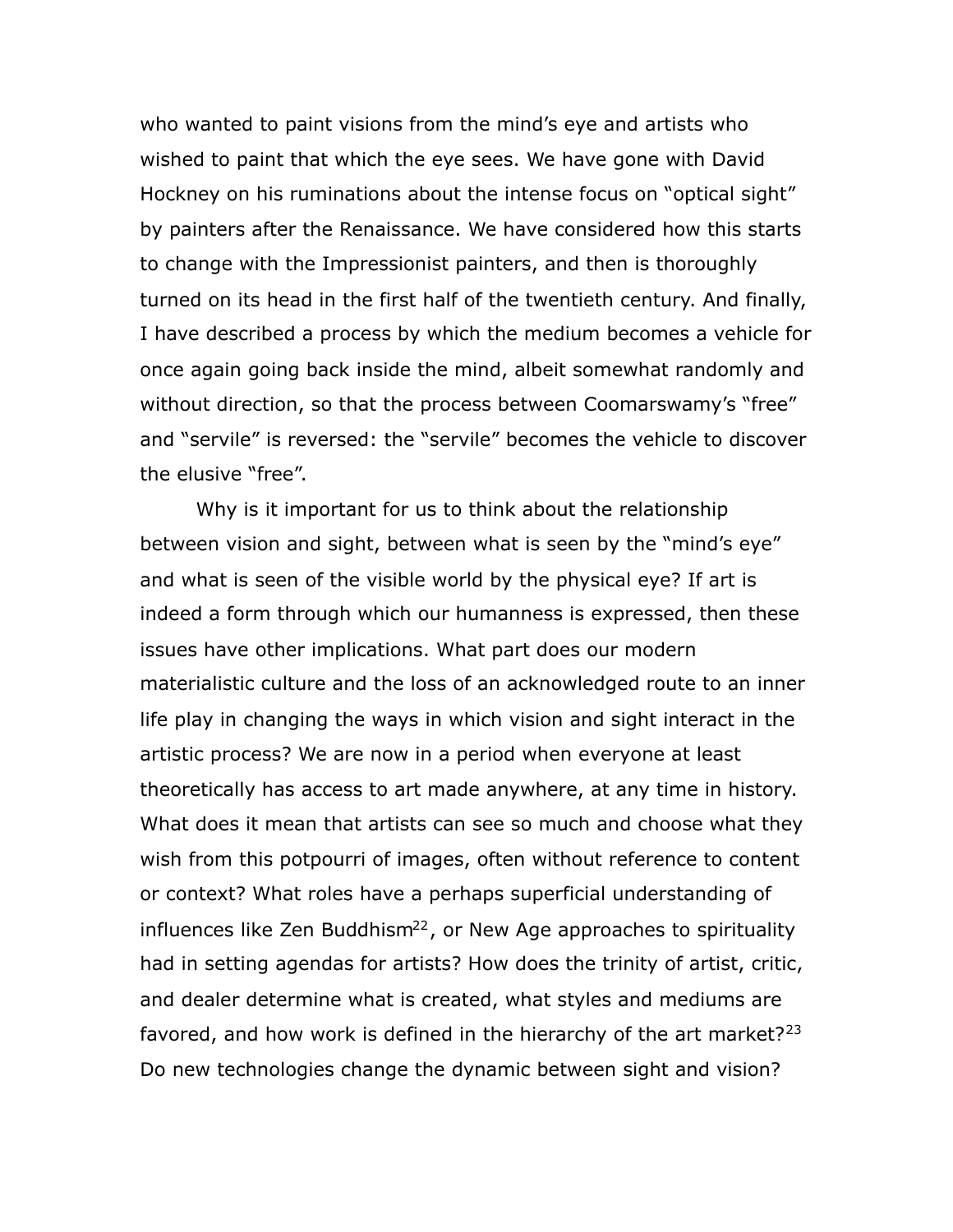It is not my intention to be critical of "modern" art or modern abstract approaches which can be beautiful and quite moving. In fact, "modern art" is so diverse that it encompasses every possible mode of visual expression. Artists can now choose whatever approach fits their unique sensibilities. Does it really matter what process is used if it results in an epiphany for the viewer? I guess what I personally favor is intentionality, content, and purpose, a self-awareness that sometimes seems lacking. I remember how frustrating it was for me when I was taking art classes in college, where there seemed to be an unstated agreement that basic questions about content, about why we make art, about the connection between art, life, society, and the spirit —basic questions of value and purpose—simply were not to be asked. Perhaps if we all, artists, collectors, and viewers, could more often ask these questions, we would start to see, and to create, better art.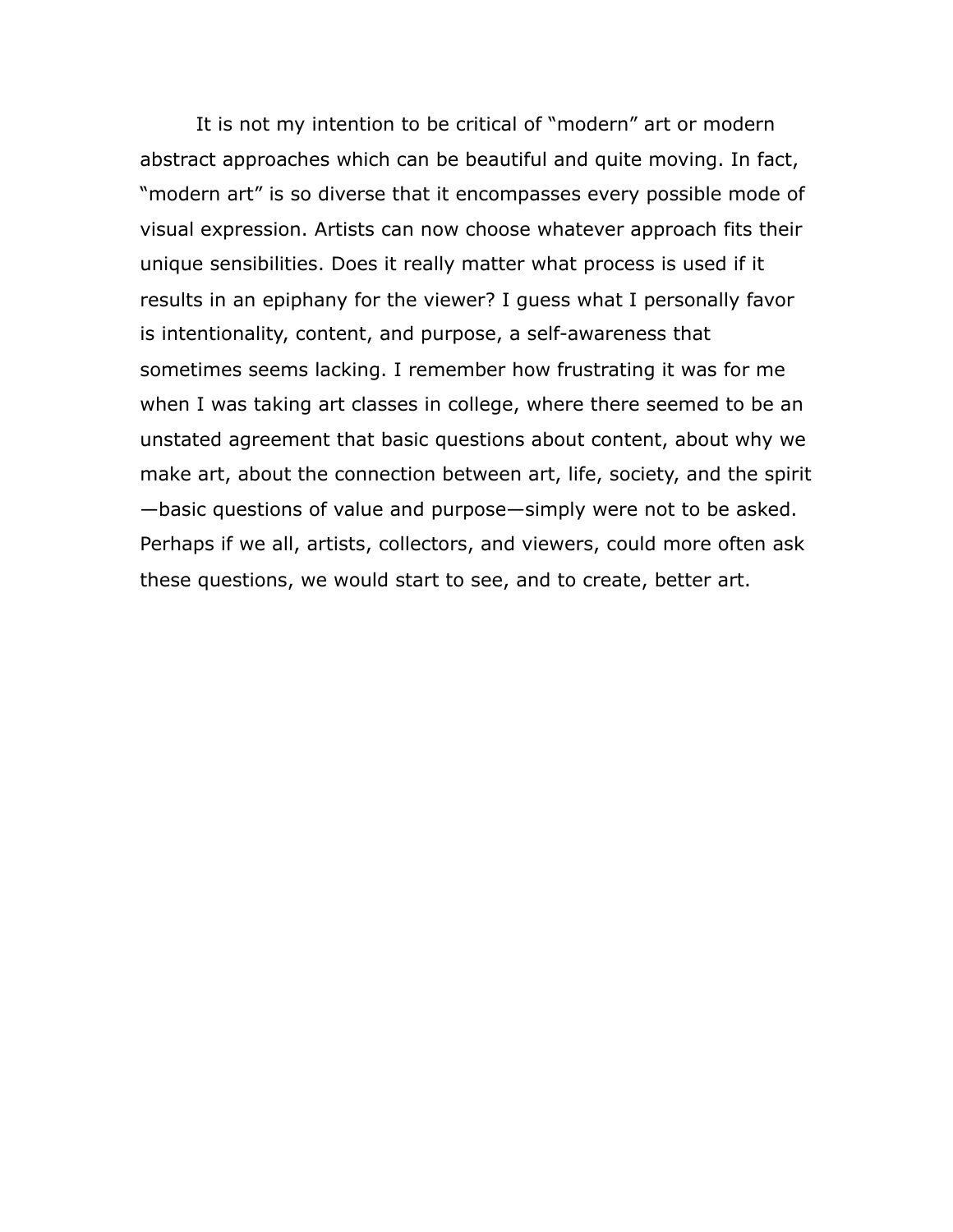<span id="page-14-0"></span>1 Ananda K. Coomaraswamy, "The Intellectual Operation in Indian Art," in *Selected Papers*, vol. 1, *Traditional Art and Symbolism*, ed. Roger Lipsey (Princeton, New Jersey: Princeton University Press, 1977), p. 131.

<span id="page-14-1"></span>2 Ibid., p. 131.

<span id="page-14-2"></span>3 Orhan Pamuk*, My Name is Red,* trans. Erdag M. Goknar (New York: Alfred A. Knopf, 2001), p. 51.

<span id="page-14-3"></span>4 Ibid., p. 80

<span id="page-14-4"></span>5 David Hockney, *Secret Knowledge: Rediscovering the Lost Techniques of the Old Masters* (New York: Viking Studio, 2001), pp. 94-95.

<span id="page-14-5"></span>6 Lawrence Weschler, "The Looking Glass," *The New Yorker*, January 31, 2000, p. 64-75; Weschler, "Through the Looking Glass: Further Adventures in Opticality with David Hockney," Artkrush.com (2002), available online (accessed March 30, 2008) at [<http://www.believermag.com/hockney/lookingglass/](http://www.believermag.com/hockney/lookingglass/)>.

<span id="page-14-6"></span> $7$  For a discussion of how a change in medium or tools can have an impact on style beyond that of artistic intention, see Judith Ernst, "The Problem of Islamic Art", *Muslim Networks: From Hajj to Hip Hop,* ed. Bruce Lawrence & miriam cooke, (Chapel Hill: University of North Carolina Press, 2004), pp. 107-131.

<span id="page-14-7"></span>8 Hockney, *Secret Knowledge*, p. 103.

<span id="page-14-8"></span><sup>9</sup> Weschler.

<span id="page-14-9"></span> $10$  The work of Paul Gauguin, the exemplar of the modern primitivist, was shaped by his passions for medieval Breton stone-carving, Japanese prints and the wide variety of forms of Polynesian art. *Der Blaue Reiter Almanach* (1912) is a veritable album of avant-garde aesthetic pluralism, a visual manifesto of primitivism in its deliberate juxtapositions of contemporary art, child art, naive art, medieval German woodcuts, Russian folk prints and Bavarian votive paintings, as well as assorted exotica. Roger Cardinal, "Primitivism, 2: Sources outside the European fine art tradition," *Grove Art Online* (Accessed 06 March 2008), <[http://www.groveart.com/shared/views/](http://www.groveart.com/shared/views/article.html?section=art.069588.2) [article.html?section=art.069588.2](http://www.groveart.com/shared/views/article.html?section=art.069588.2)>.

<span id="page-14-10"></span>11 Linda Dalrymple Henderson, "Fourth dimension," *Grove Art Online* (Accessed 06 March 2008), [<http://www.groveart.com/shared/views/article.html?section=art.](http://www.groveart.com/shared/views/article.html?section=art.029139) [029139](http://www.groveart.com/shared/views/article.html?section=art.029139)>.

<span id="page-14-11"></span> $12$  This corresponds to the opening of a number of ethnographic museums and the popularization of art from other cultures.

<span id="page-14-12"></span><sup>13</sup> John Musgrove, "Cubism, I: Painting, Sculpture, and Collage, 3: Technical and stylistic innovations," Grove Art Online (Accessed 06 March 2008), <[http://](http://www.groveart.com/shared/views/article.html?section=art.020539.1.3) [www.groveart.com/shared/views/article.html?section=art.020539.1.3>](http://www.groveart.com/shared/views/article.html?section=art.020539.1.3).

<span id="page-14-13"></span> $14$  "Cubism, I: Painting, Sculpture, and Collage, 4: Meanings and interpretations," *Grove Art Online* (Accessed 06 March 2008), <[http://www.groveart.com/shared/](http://www.groveart.com/shared/views/article.html?section=art.020539.1.4) [views/article.html?section=art.020539.1.4>](http://www.groveart.com/shared/views/article.html?section=art.020539.1.4).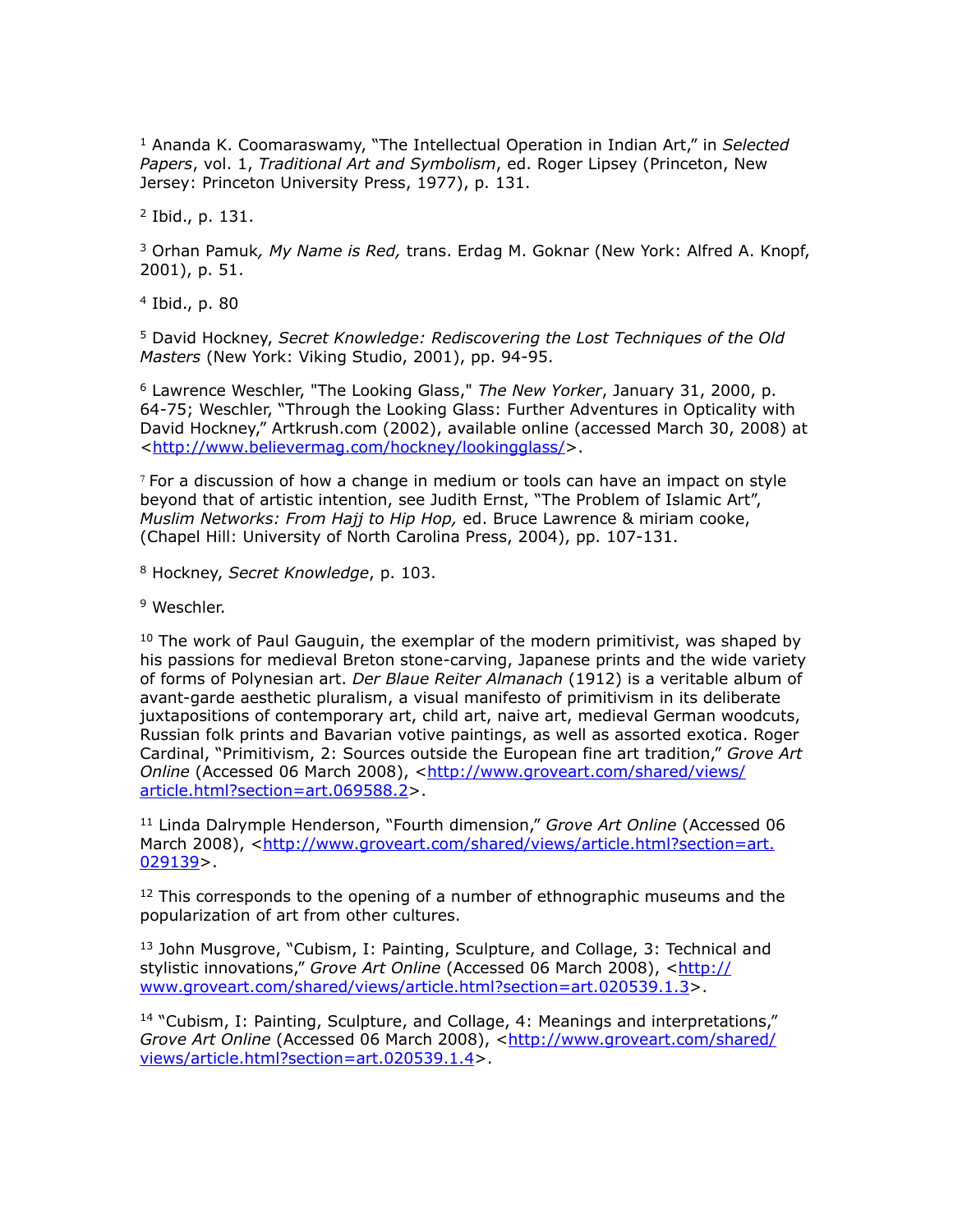<span id="page-15-0"></span> $15$ This seems to come out of a mysticism informed by the notion of the fourth dimension, theosophy, hermeticism, the occult and alchemy, cabbala, and Greek myth and its adherents include not just the Cubists, described below, but also Kandinsky and Mondrian. "Just as the Salon Cubists were linked with the Abbaye de Creteil group, so the early Cubist work of Picasso, Braque and Gris was associated with the post-Symbolist and sometimes proto-Surrealist poetry of Apollinaire and Jacob, and also with 19th-century Symbolist poetry, especially that of Stephane Mallarme. Their interest in Mallarme has often been corroborated, and the obscurity of their 'hermetic' Cubism of 1910-12 has been related to Mallarme's late poetic practice, by which things are not named but evoked through the images or sensations stimulated by their presence. Apollinaire's lyrical variant on these methods, arising from his ability to take ordinary things as a starting-point for series of images possessing 'supernatural' qualities, clearly relates to the use of banal subjects by Picasso and Braque as the springboard for arcane yet suggestive clusters of lines and planes. Indeed the poet Pierre Reverdy, who was also close to Picasso, Braque and Gris, could claim that the importance of Cubism lay essentially in the fact that it had consolidated changes wrought first in poetry by Mallarme and Arthur Rimbaud. It is also clear that the emphasis placed by these painters on the autonomy of the elements of their art (colours, lines, forms) and their belief in the directing role of the subjective imagination were extensions of Symbolist attitudes." "Cubism, I.4: Meanings and interpretations," *Grove Art Online* (Accessed 06 March 2008), [<http://www.groveart.com/shared/views/article.html?section=art.](http://www.groveart.com/shared/views/article.html?section=art.020539.1.4)  $020539.1.4>$  $020539.1.4>$ 

<span id="page-15-1"></span>16 Christopher Green, "Cubism, I, 5: Late Cubism," *Grove Art Online* (Accessed 06 March 2008), [<http://www.groveart.com/shared/views/article.html?section=art.](http://www.groveart.com/shared/views/article.html?section=art.020539.1.5) [020539.1.5](http://www.groveart.com/shared/views/article.html?section=art.020539.1.5)>.

<span id="page-15-2"></span> $17$  "Term appropriated by the Surrealists from physiology and psychiatry and later applied to techniques of spontaneous writing, drawing and painting. In physiology, automatism denotes automatic actions and involuntary processes that are not under conscious control, such as breathing; the term also refers to the performance of an act without conscious thought, a reflex. Psychological automatism is the result of a dissociation between behavior and consciousness. Familiarity and long usage allow actions to become automatic so that they are performed with a minimum of thought and deliberation. Pathological automatism, also the consequence of dissociative states, ensues from psychological conflict, drugs or trance states; automatism may also be manifested in sensory hallucinations. . . While psychiatry considers automatism reflexive and constricting, the Surrealists believed it was a higher form of behavior. For them, automatism could express the creative force of what they believed was the unconscious in art." Jennifer Gibson, "Automatism," *Grove Art*  **Online** (Accessed 06 March 2008), <[http://www.groveart.com/shared/views/](http://www.groveart.com/shared/views/article.html?section=art.005221) [article.html?section=art.005221](http://www.groveart.com/shared/views/article.html?section=art.005221)>.

<span id="page-15-3"></span>18 Ann Temkin, "Klee, Paul," 1(ii): "1911-20," *Grove Art Online* (Accessed 07 March 2008), [<http://www.groveart.com/shared/views/article.html?section=art.](http://www.groveart.com/shared/views/article.html?section=art.046818.1.2) [046818.1.2](http://www.groveart.com/shared/views/article.html?section=art.046818.1.2)>.